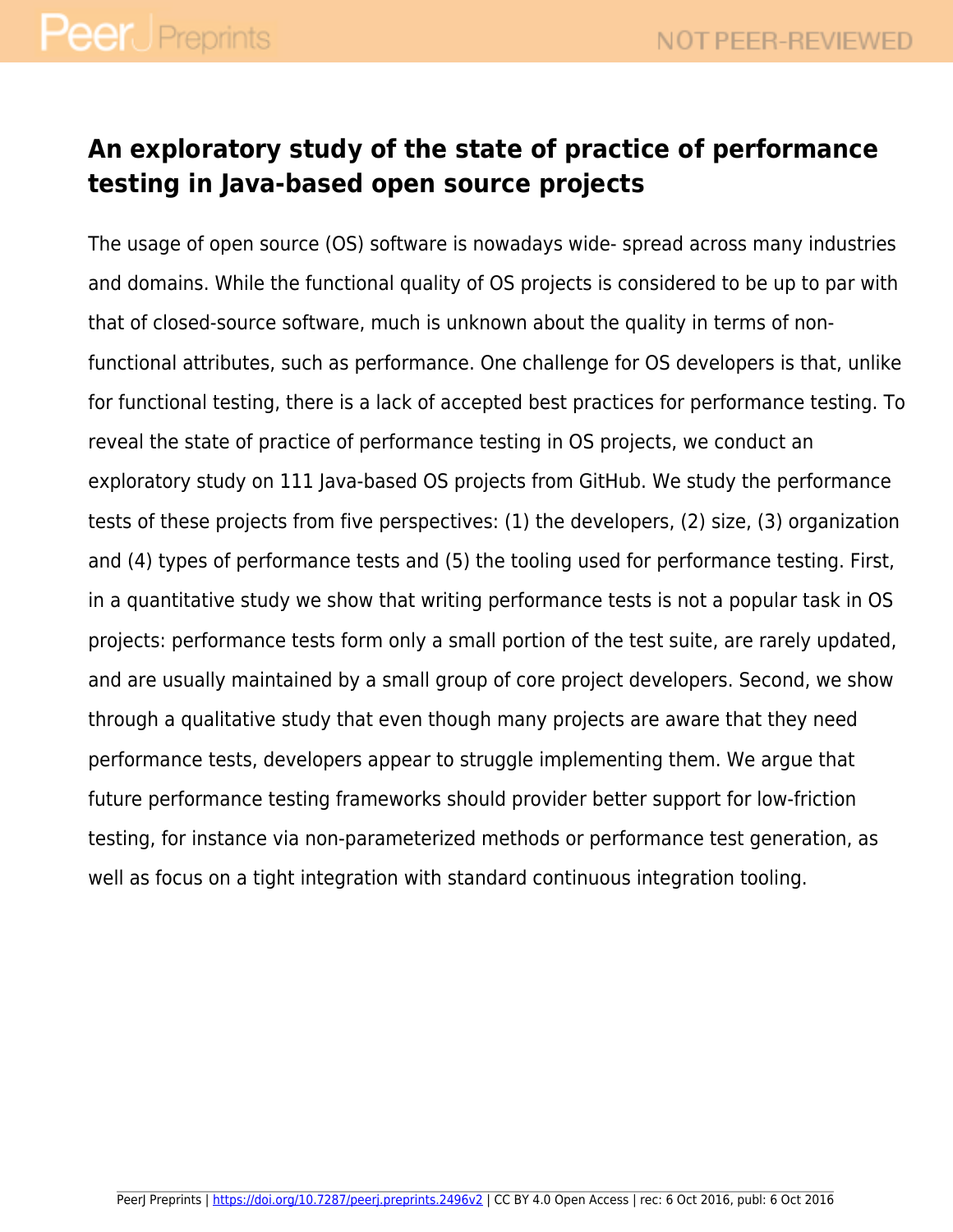## **An Exploratory Study of the State of Practice of Performance Testing in Java-Based Open Source Projects**<sup>∗</sup>

Philipp Leitner Department of Informatics University of Zurich **Switzerland** leitner@ifi.uzh.ch

### ABSTRACT

The usage of open source (OS) software is nowadays widespread across many industries and domains. While the functional quality of OS projects is considered to be up to par with that of closed-source software, much is unknown about the quality in terms of non-functional attributes, such as performance. One challenge for OS developers is that, unlike for functional testing, there is a lack of accepted best practices for performance testing.

To reveal the state of practice of performance testing in OS projects, we conduct an exploratory study on 111 Java-based OS projects from GitHub. We study the performance tests of these projects from five perspectives: (1) the developers, (2) size, (3) organization and (4) types of performance tests and (5) the tooling used for performance testing.

First, in a quantitative study we show that writing performance tests is not a popular task in OS projects: performance tests form only a small portion of the test suite, are rarely updated, and are usually maintained by a small group of core project developers. Second, we show through a qualitative study that even though many projects are aware that they need performance tests, developers appear to struggle implementing them. We argue that future performance testing frameworks should provider better support for lowfriction testing, for instance via non-parameterized methods or performance test generation, as well as focus on a tight integration with standard continuous integration tooling.

## Keywords

performance testing; performance engineering; open source; mining software repositories; empirical software engineering

## 1. INTRODUCTION

The usage of open source (OS) software libraries and components is by now widely spread across many, if not all, industries and domains. Studies claim that, from a functional

ACM ISBN 978-1-4503-2138-9. DOI: <10.1145/1235>

Cor-Paul Bezemer Software Analysis and Intelligence Lab (SAIL) Queen's University Canada bezemer@cs.queensu.ca

perspective, the quality of OS software is on par with comparable closed-source software [\[1\]](#page-11-0). OS projects have largely converged against accepted best practices [\[5\]](#page-12-0) (e.g., unit testing) and widespread standard tooling for functional testing, such as JUnit in the Java ecosystem.

However, the quality of OS software in terms of nonfunctional attributes, such as reliability, scalability, or performance, is less well-understood. For example, Heger et al. [\[10\]](#page-12-1) state that performance bugs in OS software go undiscovered for a longer time than functional bugs, and fixing them takes longer. One reason for the longer fixing time may be that performance bugs are notoriously hard to reproduce [\[26\]](#page-12-2).

As many OS software libraries (such as  $\sigma$  [apache/log4j](https://github.com/apache/log4j) or the  $\mathfrak c$  [apache/commons](https://commons.apache.org/) collection of libraries) are used almost ubiquitously across a large span of other OS or industrial applications, a performance bug in such a library can lead to widespread slowdowns. Hence, it is of utmost importance that the performance of OS software is well-tested.

Despite this importance of performance testing for OS software, our current understanding of how developers are conducting performance, stress, or scalability tests is lacking. There is currently no study that analyzes whether and how real projects conduct performance testing, which tools they use, and what OS software developers struggle with. As such, there exist no guidelines for how OS developers should test the performance of their projects.

In this paper, we conduct an exploratory study on the state of practice of performance testing in Java-based OS software. We study 111 Java-based projects from GitHub that contain performance tests. We focus on five perspectives:

- 1. The developers who are involved in performance testing. In most studied OS projects, a small group of core developers creates and maintains the performance tests. Our findings suggest that in general, there are no developers in the studied OS projects that focus solely on performance testing.
- 2. The extend of performance testing. In most studied OS projects, the performance tests are small in terms of lines of code, and do not change often. We did not observe a statistically significant difference in the size of the performance tests of projects that make claims about their performance (e.g., "fastest implementation of X") and projects that do not make such claims.
- 3. The organization of performance tests. The Java OS software community has not yet converged against

<sup>∗</sup>This paper is submitted as a full research paper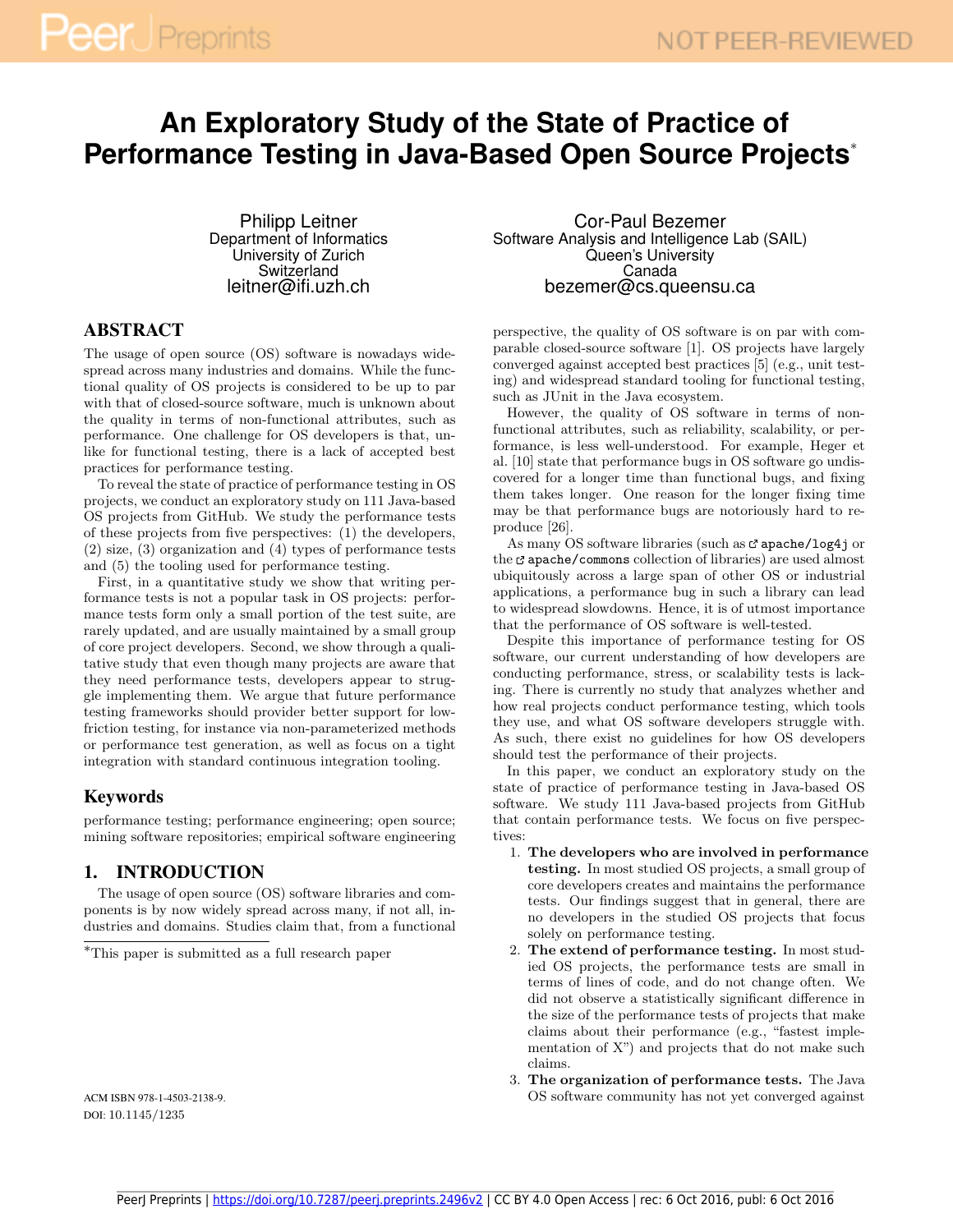a common understanding of how to conduct and organize performance tests. Developers freely mix performance tests with unit tests and code comments are used to describe how a performance test should be executed.

- 4. The types of performance tests. Half of the studied OS projects have one or two performance smoke tests for testing the performance of the main functionality of a project. 36% of the studied projects use microbenchmarks for performance testing. Less popular types of performance tests are one-shot performance tests (i.e., tests that focus on one very specific performance issue), performance assertions and implicit performance tests (i.e., measurements that are done during the execution of functional tests).
- 5. The tooling and frameworks used for performance tests. While there exist dedicated tools and frameworks for performance tests, the adoption of these tools and frameworks is not widespread in the Java OS software community. Only 16% of the studied projects uses a dedicated framework such as JMH or Caliper.

Our findings imply that practitioners who use OS software in their projects must thoroughly test the consequences of doing so on the performance of their own projects, as developers should not assume that OS software necessarily follows stringent performance testing practices. From our exploratory study follows that writing performance tests is not a popular task in OS projects. Performance tests form only a small portion of the test suite, are rarely updated, and are usually maintained by a small group of core project developers. Further, we argue that future performance testing frameworks should provider better support for low-friction testing, for instance via non-parameterized methods or performance test generation, as well as focus on a tight integration with standard continuous integration (CI) tooling.

The remainder of this paper is structured as follows. In Section [2,](#page-2-0) we summarize related work. In Section [3,](#page-3-0) we describe our exploratory study setup and research methodology. Section [4](#page-4-0) contains our study results, followed by a discussion of the main implications resulting from our work in Section [5.](#page-10-0) Section [6](#page-11-1) discusses the main threats to the validity of our study. Finally, Section [7](#page-11-2) concludes the paper.

### <span id="page-2-0"></span>2. BACKGROUND AND RELATED WORK

In this section, we will discuss work that is related to our exploratory study. The overall body of research on performance testing is too broad to cover here in its entirety. Therefore, we focus on work that has informed our study or is particularly related to it.

Empirical Studies. As a non-functional quality attribute, performance is often equally critical to the perceived value of a program as functional correctness is. For instance, in a cloud computing context, writing inefficient, low-performance code often directly translates to higher operations costs, as more cloud resources need to be used to deliver the same end-user perceived quality (e.g., response time) [\[7\]](#page-12-3). Consequently, (at least) two decades of research have led to great insights into how to design and construct performanceoptimal systems [\[23\]](#page-12-4). A number of empirical studies have recently analyzed the anatomy of reported performance problems [\[9,](#page-12-5) [15,](#page-12-6) [26\]](#page-12-2), arguing that these problems take longer to get reported and fixed than functional problems. Further, recent research on performance regression mining (a research

method inspired by software repository mining that repeatedly benchmarks different revisions of a software system to discover historical, unreported, performance bugs) has shown that performance problems can originate from a wide range of code changes, including simple updates of dependencies [\[2,](#page-11-3) [22\]](#page-12-7). A system following a similar basic operating principle is PerfImpact [\[18\]](#page-12-8), which aims to find changes and input combinations that lead to performance regressions. PRA (performance risk analysis) is an approach used to narow down commits that led to a (previously detected) performance regression [\[13\]](#page-12-9). Baltes et al. [\[4\]](#page-12-10) study how developers locate performance problems, and conclude that standard tools do not provide sufficient support for understanding the runtime behavior of software.

Problems of Performance Testing. Early on, studies have reported that industrial practice in performance testing is not on the same level as functional testing [\[25\]](#page-12-11), even for large, performance-sensitive enterprise applications. Historically, performance testing has been made difficult by two peculiarities. Firstly, performance testing of higher-level programming languages, including interpreted languages or those running in a virtual machine as in the case of Java, is difficult due to the high number of confounding factors introduced by features of the program runtime environment. For instance, in the case of Java, just-in-time compilation, hardware platforms, virtual machine implementations, or garbage collection runs can all significantly impact test results [\[8\]](#page-12-12). Secondly, performance test results often depend strongly on the used benchmarking workload, such as the load patterns used for testing. Hence, writing expressive performance tests requires careful identification and modeling of representative workloads or production usage patterns [\[3,](#page-11-4)[14\]](#page-12-13). Unfortunately, representative workloads tend to not be as stable as functional unit interfaces. Consequently, workloads need continuous validation and maintenance [\[24\]](#page-12-14).

Industrial Approaches. Besides these more academic research attempts, there are also a number of industrialstrength tools available in the domain of software performance testing. For instance, Caliper, an older Java-based framework from Google, allows developers to write performance tests using a JUnit-like API, and provides some builtin support for metric collection and aggregation. However, many of the problems of benchmarking Java-based software still exist when using Caliper. For this reason, OpenJDK contains since version 7 a proprietary extension called the Java Microbenchmarking Harness (JMH). Not unlike Caliper, JMH allows developers to build performance tests using a simple annotation-based syntax. However, given that JMH is part of the Java virtual machine rather than a library, JMH is able to control for some of the problems of Java benchmarking. For instance, JMH is able to control for Just-in-Time compilation or garbage collection runs. Both, Caliper and JMH, are largely intended for low-level code benchmarking. For performance testing on systems level (especially for Web-based systems), a number of additional tools are available that foster the definition and execution of workloads, such as HTTP sessions. Arguably, the two most prevalent OSS representatives of this class of tools are Apache J $Meter<sup>1</sup>$  $Meter<sup>1</sup>$  $Meter<sup>1</sup>$  and Faban<sup>[2](#page-2-2)</sup>. Both allow the definition and execution of complex workloads, and also contain facilities

<span id="page-2-1"></span><sup>1</sup><http://jmeter.apache.org>

<span id="page-2-2"></span> $^2$ <http://faban.org>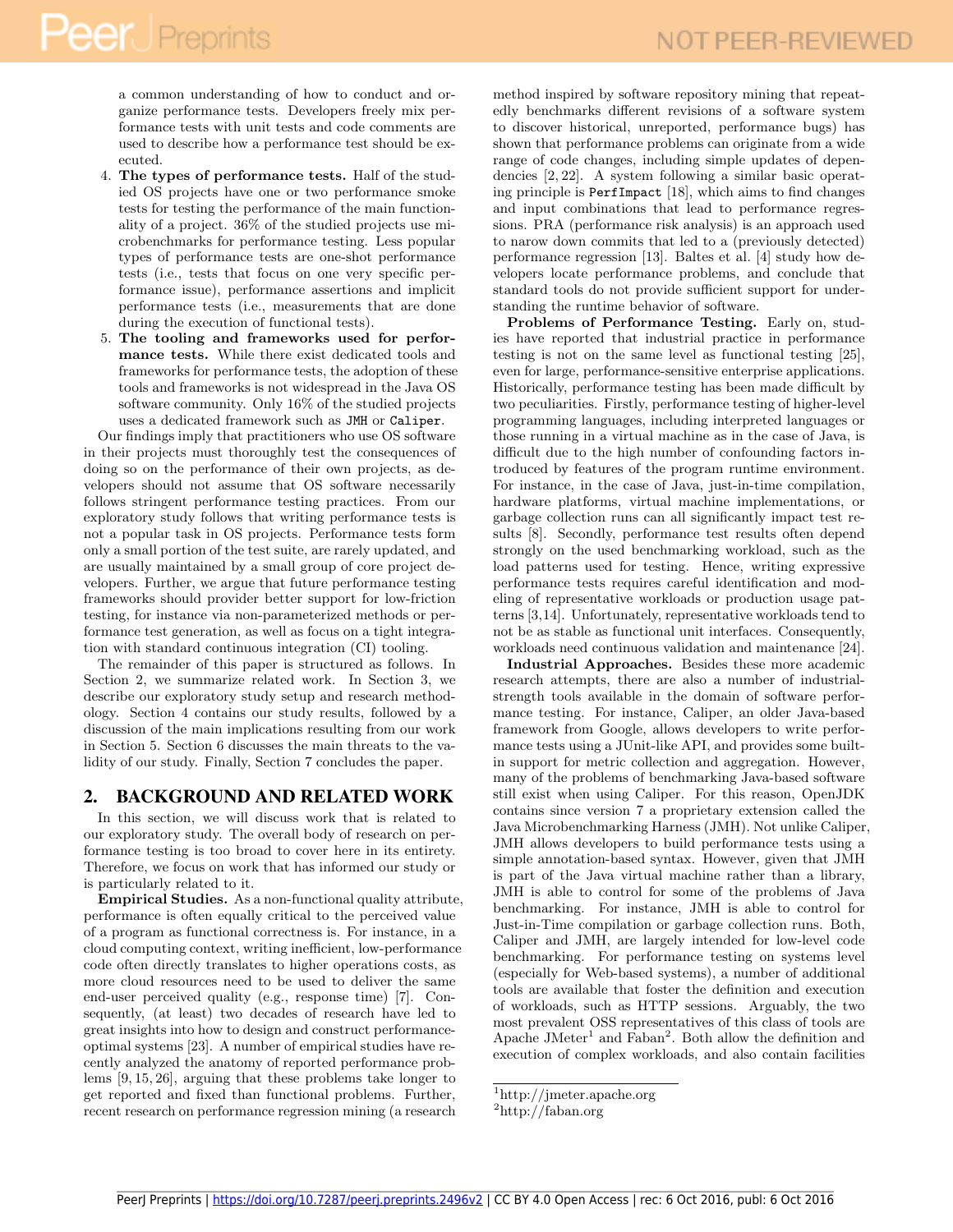## **NOT PEER-REVIEWED**

<span id="page-3-2"></span>

Figure 1: Overview of our exploratory study approach.

to collect performance test results. JMeter, for instance, exports detailed performance test outcomes in an XML or CSV file, which can then be used in other tools, such as dashboards (e.g., the Performance plugin for the Jenkins CI system<sup>[3](#page-3-1)</sup> or for statistical analysis.

In our research, we contribute to the state of the art via an exploratory study that establishes to what extend these industrial tools, as well as the concepts and ideas originating from earlier research on performance testing, have been adopted in Java-based OS software. Hence, our study serves as a reality check and can guide future research directions.

#### <span id="page-3-0"></span>3. EXPLORATORY STUDY SETUP

In this section, we describe the setup of our exploratory study and our methodology for collecting data and identifying performance tests. Figure [1](#page-3-2) depicts the steps of our methodology, which are detailed below.

#### 3.1 Collecting Data

We aim to generate a data set of OS projects that conduct performance testing. We build a custom crawler for GitHub which uses the GitHub search engine to search for OS projects using a combination of search heuristics. Our crawler searches for Java projects with tests in the path src/test, which use one or more terms in the test file name or source code (i.e., "bench" or "perf") or which imports known performance testing frameworks, such as JMH or Caliper. We have identified these search heuristics to be simple yet reasonably robust ways to identify projects with performance tests as part of a pre-study, where we manually inspected known projects with performance tests, e.g., c'[apache/log4j](https://github.com/apache/log4j) or C' [ReactiveX/RxJava](https://github.com/ReactiveX/RxJava). Our crawler extracts an initial data set of 1697 candidate projects. From those candidate projects, we filter forked projects and projects with less than 10 "stars" or less than 50 commits on GitHub, resulting in a data set of 154 projects.

Finally, we manually identify and discard false positives, i.e., projects that match our search heuristics but, upon manual inspection, turn out to not contain performance tests after all. Examples for false positives include projects that have domain objects containing the word "bench", or projects that themselves implement performance testing frameworks (surprisingly, these projects often do not provide per-

<span id="page-3-1"></span><sup>3</sup>[https://wiki.jenkins-ci.org/display/JENKINS/](https://wiki.jenkins-ci.org/display/JENKINS/Performance+Plugin) [Performance+Plugin](https://wiki.jenkins-ci.org/display/JENKINS/Performance+Plugin)

formance tests themselves). To foster the exploratory nature of our study, we are inclusive in our manual filtering and use a broad definition of "performance test". For example, we include projects in this step which simply report on runtime performance as part of regular unit testing. After discarding false positives, our data set finally consists of 111 Java-based OS projects that actually contain performance tests.

In addition, we manually study the GitHub description of the projects to classify them as performance-sensitive (PS) or not performance sensitive (not PS). We categorize projects as PS if they self-identify as the fastest implementation of a given functionality, or stress having high performance in their project description. For example, the project [nativelibs4java/BridJ](https://github.com/nativelibs4java/BridJ) describes itself as "blazing fast", which would classify the project as PS. Our expectation is that PS projects dedicate more effort to performance testing than non-PS projects to support the claims that PS projects make about their performance. Using this metric, we classify 26 of our projects (14%) as PS, and 85 projects (76%) as "not PS".

Projects in the data set include a healthy mix of wellknown large projects (e.g.,  $\sigma$  [apache/hbase](https://github.com/apache/hbase)) and smaller, lesser-known ones (e.g., & [TridentSDK/Trident](https://github.com/TridentSDK/Trident), a Java-based Minecraft server). A summary of statistics about the projects in the data set is provided in Figure [2.](#page-4-1) Data is reported as available via GitHub at the time of collection, i.e., in July 2016. Furthermore, the entire data set is available an online  $appendix<sup>4</sup>$  $appendix<sup>4</sup>$  $appendix<sup>4</sup>$ .

#### 3.2 Identifying Tests

We manually identify which files contain performance tests in the studied projects. First, we manually identify the test suite of the project, which is src/test in most cases by construction. However, in some projects, the src/test directory contains resource files that we manually exclude from our study. We search the test files for Java source code files that contain the terms "perf" or "bench" and we manually validate that the tests are indeed performance tests. Further, we sample the remaining test and source code in an exploratory manner for additional performance tests not identified via our heuristics. The set of identified test files and performance test files is available in the online appendix.

<span id="page-3-3"></span> $4$ [https://xleitix.github.io/appendix](https://xleitix.github.io/appendix_perf_tests/)\_perf\_tests/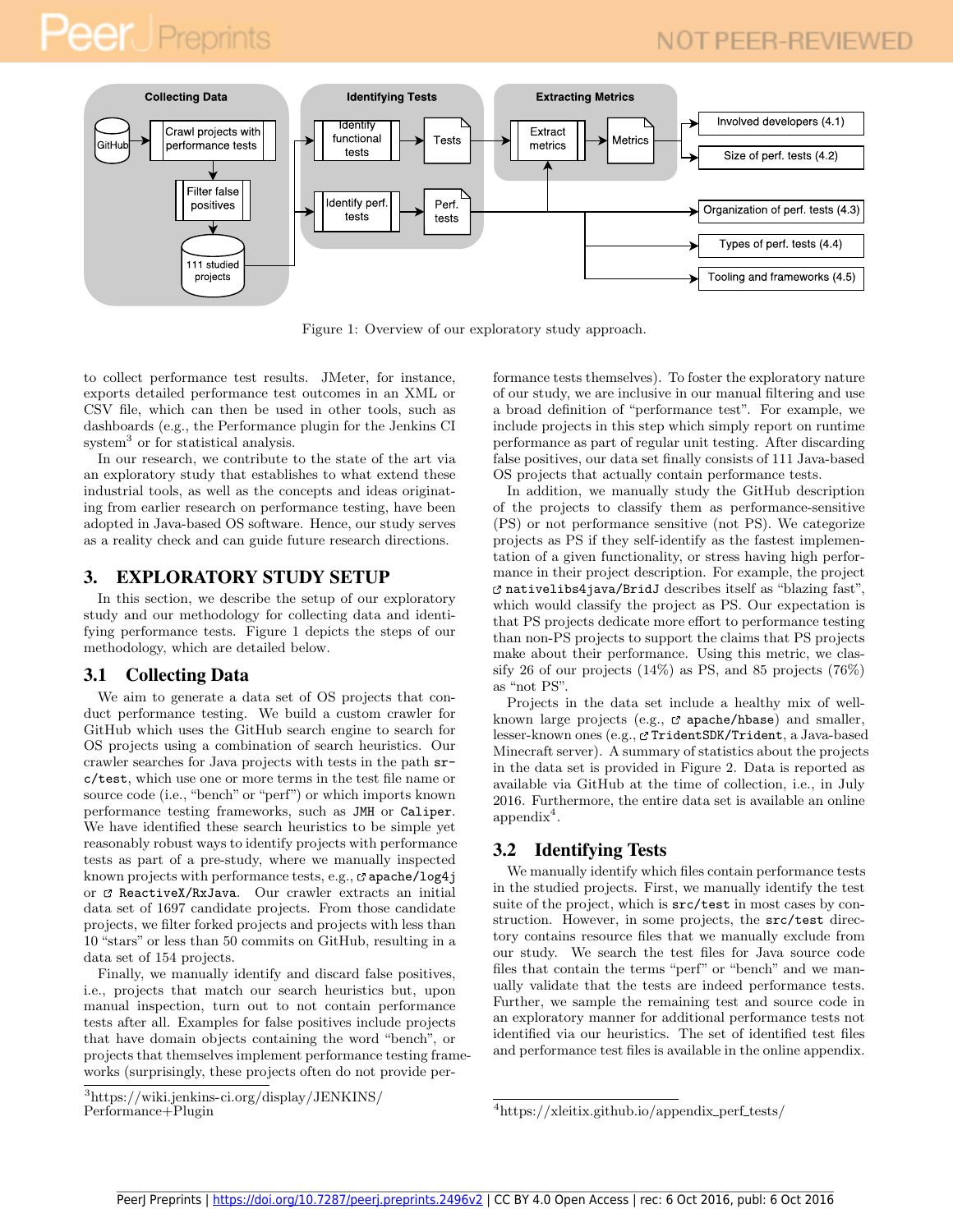<span id="page-4-1"></span>

Figure 2: Summary statistics of the 111 OS projects in the data set. The subfigures show the age of the projects in number of total commits, the popularity of the projects as measured by the number of stars on GitHub and the number of subscribers ("watchers"), and the number of individual contributors.

### 3.3 Extracting Metrics

We extract several metrics that describe the effort that is dedicated to the performance and functional test suites. In the remainder of this section, we explain how we extract these metrics. Our scripts for extracting and analyzing these metrics are available in the online appendix.

### <span id="page-4-3"></span>*3.3.1 Developer Metrics*

We extract the names and number of commits of the developers who work on the performance tests, tests and project. In addition, we compute the proportion of performance test developers who are core (test) developers of the project.

- Names and number of commits of developers: We run the command git shortlog -s -n HEAD %FILES% for each studied project to get a list of developers of files %FILES% that is ordered by the number of commits that a developer made to those files. Table [1](#page-5-0) shows exam-ples of these lists for the C [SoftInstigate/restheart](https://github.com/SoftInstigate/restheart) project.
- Proportion of performance test developers who are core (test) developers: We calculate the number of performance test developers who are in the top- $n$  project developers by the number of commits. We define  $n$ as the number of performance test developers in the project. Table [1](#page-5-0) shows the performance test developers, test developers and project developers in  $\sigma$  [Soft-](https://github.com/SoftInstigate/restheart)[Instigate/restheart](https://github.com/SoftInstigate/restheart). The three performance test developers are Andrea di Cesare, Maurizio Turatti and gokrokvertskhov. However, only Andrea di Cesare and Maurizio Turatti are in the top-3 of project developers, hence the proportion of performance test develop-

ers who are core developers is 0.67. The proportion of test developers who are core developers is 0.5, as Stephan Windmuller and gokrokvertskhovh are not in the top-4 of project developers.

#### <span id="page-4-4"></span>*3.3.2 Test Size Metrics*

We extract the source lines of code (SLOC) of the performance tests and functional tests.

- Source Lines of code (SLOC): We run the command line tool  $\mathsf{cloc}^5$  $\mathsf{cloc}^5$  on the identified (performance) test files and we grep the output for the Java SLOC, i.e., lines of code without comments, in the test files.
- Number of commits: We calculate the sum of the number of commits per developer as described above to get the number of commits that are made to the (performance) tests.

### <span id="page-4-0"></span>4. PERFORMANCE TESTING PRACTICES IN OPEN SOURCE SOFTWARE

We report on the results of our exploratory study on performance testing in Java-based OS software from five perspectives: (1) the developers that are involved in performance testing, (2) the extend of performance testing, including the size of the performance test suite, (3) the organization of the performance test suite, (4) the types of performance tests and (5) the tooling and frameworks used. In this section, we discuss the motivation for and the results of studying each of these five perspectives.

### <span id="page-4-5"></span>4.1 The Involved Developers

Motivation: Large-scale industrial projects may be able to commit one or more dedicated engineers to performance testing, who are experts in software performance engineering [\[20\]](#page-12-15) (SPE). Contrary, even for many well-known OS projects, such as the Apache web server [\[19\]](#page-12-16), the team of core developers who contribute the most to the project is small. Hence, it seems unlikely that there are developers who specialize in performance in most OS projects.

Approach: We conduct a quantitative study on the developers of the 111 studied OS projects using the developer metrics that are described in Section [3.3.1](#page-4-3) to investigate whether OS projects have developers who specialize in performance.

We use the Wilcoxon signed-rank test to compare distributions of observations. The Wilcoxon signed-ranked test is a non-parametrical statistical test of which the null hypothesis is that two input distributions are identical. If the p-value of the Wilcoxon test is smaller than 0.05, we conclude that the distributions are significantly different.

In addition, we calculate Cliff's delta  $d$  [\[17\]](#page-12-17) effect size to quantify the difference in the distributions of observations. A large value for d implies that the distributions differ at a large scale. We use the following threshold for interpreting d, as suggested by Romano et al. [\[21\]](#page-12-18):

$$
\text{Effect size} = \begin{cases} \text{negligible}, & \text{if } |d| \leq 0.147. \\ \text{small}, & \text{if } 0.147 < |d| \leq 0.33. \\ \text{medium}, & \text{if } 0.33 < |d| \leq 0.474. \\ \text{large}, & \text{if } 0.474 < |d| \leq 1. \end{cases}
$$

<span id="page-4-2"></span><sup>5</sup><http://cloc.sourceforge.net/>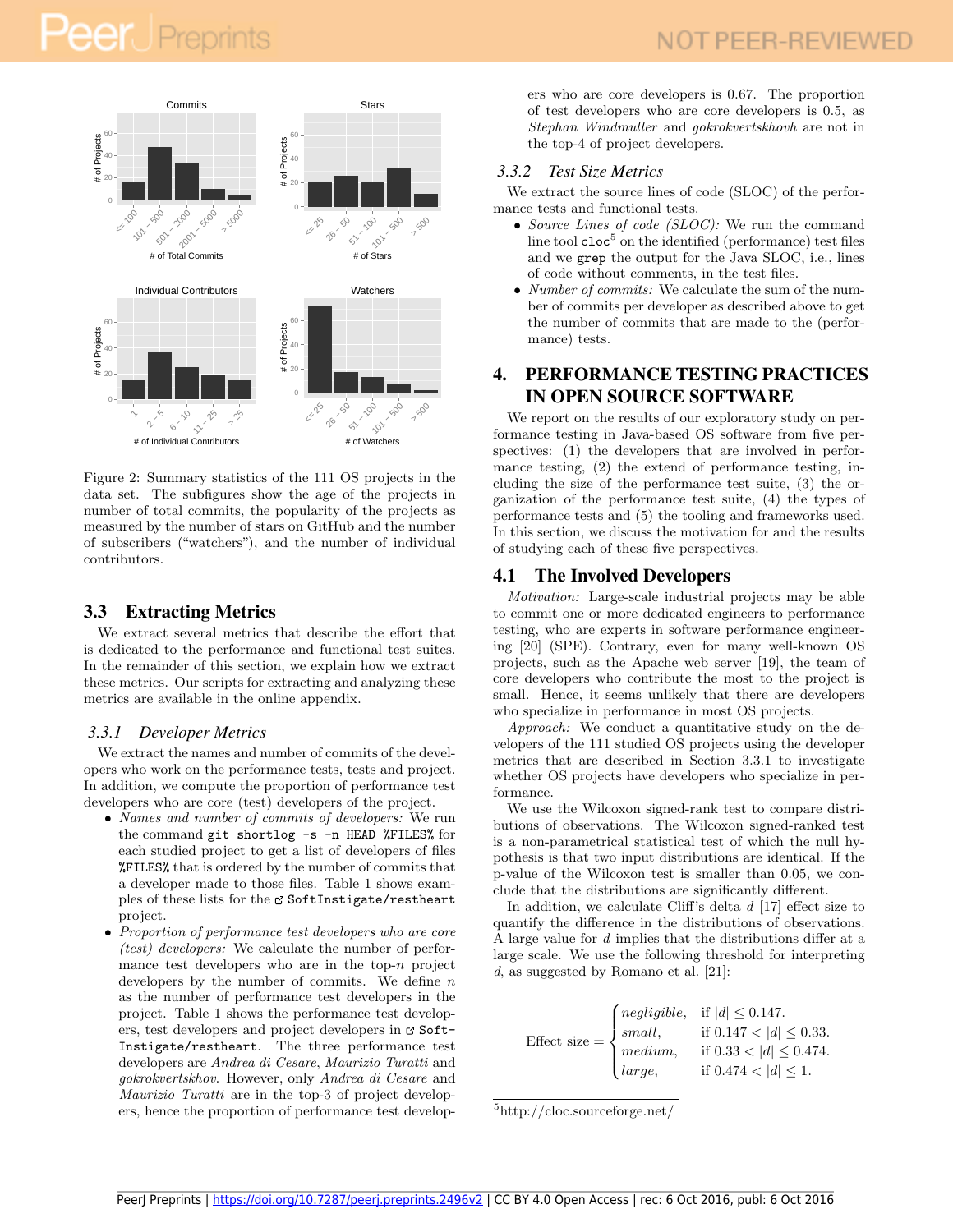<span id="page-5-0"></span>Table 1: Developers of the C [SoftInstigate/restheart](https://github.com/SoftInstigate/restheart) project.

| Performance test developers |                         | Project developers |                 |
|-----------------------------|-------------------------|--------------------|-----------------|
| Name                        | $#$ of Commits          | Name               | $\#$ of Commits |
| Andrea di Cesare            | 27                      | Andrea di Cesare   | 743             |
| Maurizio Turatti            | 9                       | Maurizio Turatti   | 261             |
| gokrokvertskhov             |                         | Michal Suchecki    |                 |
|                             |                         | Ayman Abdel Ghany  | 2               |
|                             |                         | Srdjan Grubor      | ≘               |
| Test developers             |                         | Bence Erls         |                 |
|                             | $\#$ of Commits<br>Name | Blake Mitchell     |                 |
|                             |                         | Stephan Windmuller |                 |
| Andrea di Cesare            | 113                     | The Gitter Badger  |                 |
| Maurizio Turatti            | 49                      | gokrokvertskhov    |                 |
| Stephan Windmuller          |                         |                    |                 |
| gokrokvertskhovh            |                         |                    |                 |

Results: Performance test developers are usually the core developers of the project. Figure [3](#page-5-1) shows the proportion of (performance) test developers who are in the top-n list of developers based on the number of commits. Figure [3](#page-5-1) shows that in 50% of the studied projects, all performance test developers are core developers of the project. Figure [3](#page-5-1) shows that the median proportion of test developers who are core developers is slightly lower. However, the Wilcoxon signed-rank test shows that the two distributions are not significantly different.

Performance tests are created and maintained by one or two developers in most of the studied projects. Figure [4](#page-5-2) shows the number of performance test developers, test developers and project developers in each of the studied projects. 50% of the studied projects have 2 or less performance test developers, while the median number of developers in a project in our data set is 9. The projects with the highest number of performance test developers are  $\mathbb C$  [aseldawy/spatialhadoop](https://github.com/aseldawy/spatialhadoop) (13 performance test developers), c'[alibaba/druid](https://github.com/alibaba/druid) and c' [franzinc/agraph](https://github.com/franzinc/agraph-java-client)[java-client](https://github.com/franzinc/agraph-java-client) (7 each),  $\sigma$  [apache/commons-ognl](https://github.com/apache/commons-ognl) (6), and finally  $\sigma$  [jasonrutherglen/HBASE-SEARCH](https://github.com/jasonrutherglen/HBASE-SEARCH) (5).

In 53 of 111 studied projects (48%) the performance tests are created and maintained by a single developer. This is particularly interesting for 13 of these 53 projects, which have 10 or more developers in total. In 43 of the 53 projects, the performance tests are created by the core developer of the project.

1 of 6 project developers work on the performance tests at least once in 50% of the studied projects. Figure [5](#page-5-3) shows the proportion of performance test developers compared to the total number of developers and test developers in the project. We observe that test developers are not necessarily also responsible for performance testing. In 50% of the studied projects, only 44% of the test developers worked on the performance tests as well. The Wilcoxon signed-rank test shows that the distributions in Figure [5](#page-5-3) are significantly different with a large effect size.

In most studied OS projects, performance tests are created and maintained by a single person or a small group of core developers.

### <span id="page-5-4"></span>4.2 The Extend of Performance Testing

Motivation: The size of the performance test suite of a project is an indication of the effort that the project dedicates to performance testing. While there exist no guidelines



<span id="page-5-1"></span>

Figure 3: The proportion of (performance) test developers per project who are core developers. The number displayed within/above the boxplot is the median.

<span id="page-5-2"></span>

Figure 4: The number of developers per project. The number displayed within the boxplot is the median. Note that the axis is in logarithmic scale.

<span id="page-5-3"></span>

Figure 5: The proportion of performance test developers per project. The number displayed within the boxplot is the median.

for the ideal size of a performance test suite, intuitively, we expect that projects that care about their performance have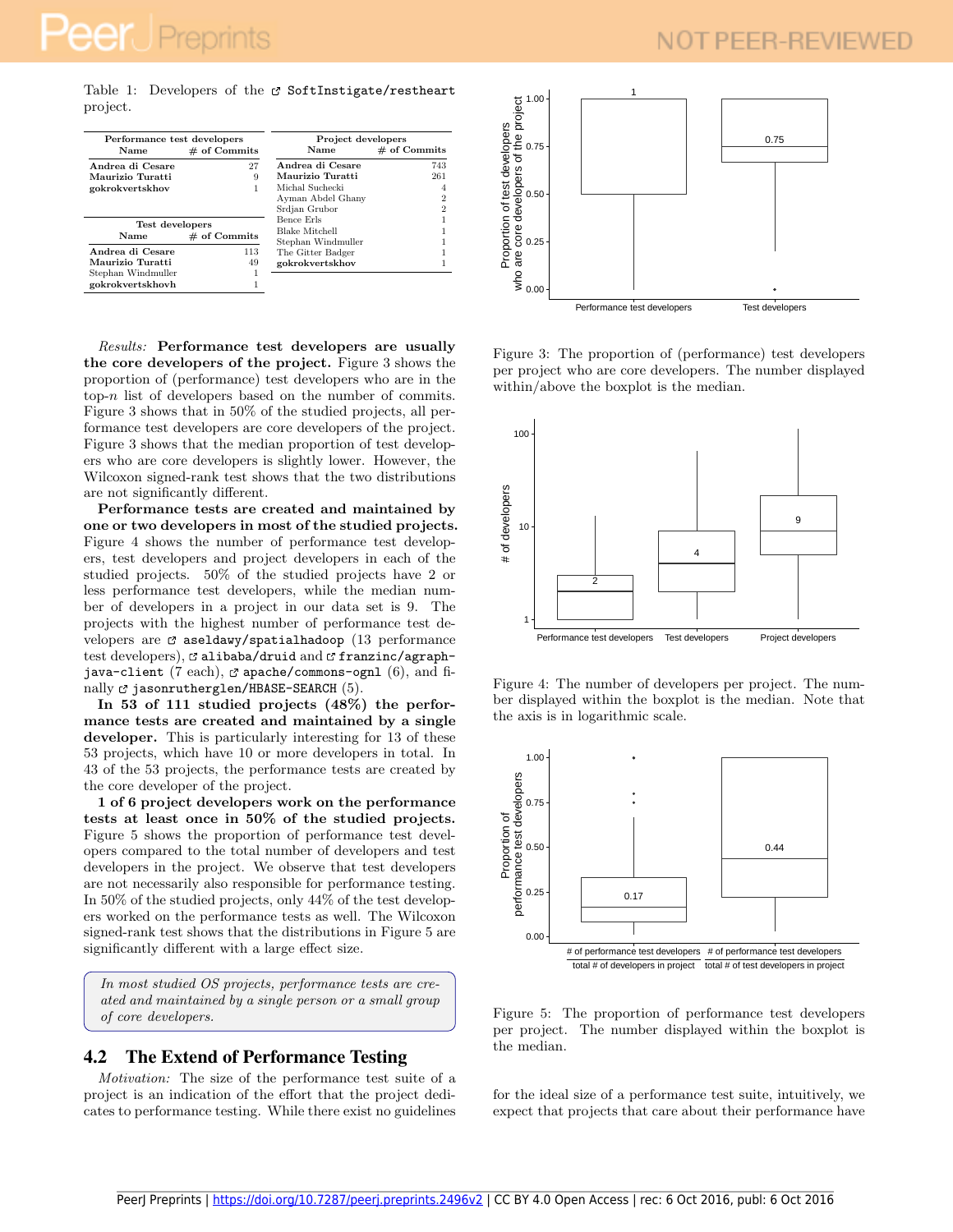a larger performance test suite than other projects.

Approach: We conduct a quantitative study on the source lines of code (SLOC) of the performance tests and functional tests in the studied 111 OS projects using the SLOC metric that is described in Section [3.3.2.](#page-4-4)

Note that we decide against using the cyclomatic complexity as an indication of development effort. Over the last years, the contribution of complexity metrics has been under discussion in software engineering research [\[11,](#page-12-19) [27\]](#page-12-20). Therefore, we decide to use SLOC as an indication for the effort that a project dedicates to performance testing and additionally, we conduct a qualitative study on the contents of the performance tests to study their complexity in Section [4.4.](#page-7-0)

Results: Performance tests are small in most projects. Figure [6](#page-6-0) shows the SLOC for the performance tests and functional tests. The two outliers in the boxplot are the [DeuceSTM/DeuceSTM](https://github.com/DeuceSTM/DeuceSTM.git) and [madiator/HadoopUSC](https://github.com/madiator/HadoopUSC.git) projects, which have 9460 and 6802 SLOC in their performance tests. The  $\circ$  [DeuceSTM/DeuceSTM](https://github.com/DeuceSTM/DeuceSTM.git) description on GitHub<sup>[6](#page-6-1)</sup> mentions that the included performance tests are known benchmarks, and not specific to this project.

There is no significant difference between the performance test suite size of PS and non-PS projects. Figure [6](#page-6-0) shows the SLOC for the (performance) tests in 26 PS projects and 85 non-PS projects. The Wilcoxon ranksum test shows that the number of SLOC in the performance tests in PS and non-PS projects are not significantly different. Our data does not show evidence that projects that claim superior performance take extra measures in their performance testing suites to justify these claims.

Performance tests form a small portion of the functional tests in most projects. Figure [6](#page-6-0) shows that the median SLOC of performance tests is 246, which is a small part of the median SLOC used for functional tests (3980). We calculate that the median percentage of performance test SLOC is only around 8%.

16 of 111 studied projects (14%) have a single performance test commit. Figure [7](#page-6-2) shows the number of performance and functional test commits for each project. In 16 projects, the performance tests are committed once and never maintained after, which suggests that the performance tests do not evolve together with the code in these projects. The median number of commits for the performance tests is 7, which indicates that many projects do not actively maintain performance tests. The outlier in our study is  $\mathbb C$  [h2oai/h2o-2](https://github.com/h2oai/h2o-2.git) with 242 performance test commits, which is 18% of the total commits of this project at the time of study.

In most studied OS projects, the performance test suite is small and does not change often. While the mean SLOC of performance tests is larger in projects that claim high performance (PS), these results are not statisically significant.

#### <span id="page-6-3"></span>4.3 The Organization of Performance Tests

Motivation: By construction, all 111 projects have at least one performance test in place. However, we observe during our quantitative study on the developers involved and

<span id="page-6-0"></span>

Figure 6: The number of (performance) test source lines of code (SLOC) per project. PS stands for performancesensitive. The number displayed within the boxplot is the median. Note that the axis is in logarithmic scale.

<span id="page-6-2"></span>

Figure 7: The number of (performance) test commits per project. PS stands for performance-sensitive. The number displayed within the boxplot is the median. Note that the axis is in logarithmic scale.

the size of performance tests that the extent and rigor of performance testing varies immensely between projects. To investigate whether OS software developers follow specific guidelines for organizing their performance tests, for example, as is the case with unit tests for functional testing, we study the organization of performance tests in OS projects.

Approach: We conduct a qualitative, exploratory study on the organization of the performance tests of the 111 studied OS projects. The first author of this paper studies the performance tests with regards to their file structure and infrastructure. The results are independently verified by the second author. Both authors have more than five years of experience in doing research on software performance. The exploratory methodology that is used to conduct the qualitative study is as follows:

- 1. Scan the performance tests of a project for remarkable observations, or for characteristics that are observed in other projects.
- 2. For each observation, count the number of projects for which this observation holds.

<span id="page-6-1"></span><sup>6</sup><https://github.com/DeuceSTM/DeuceSTM>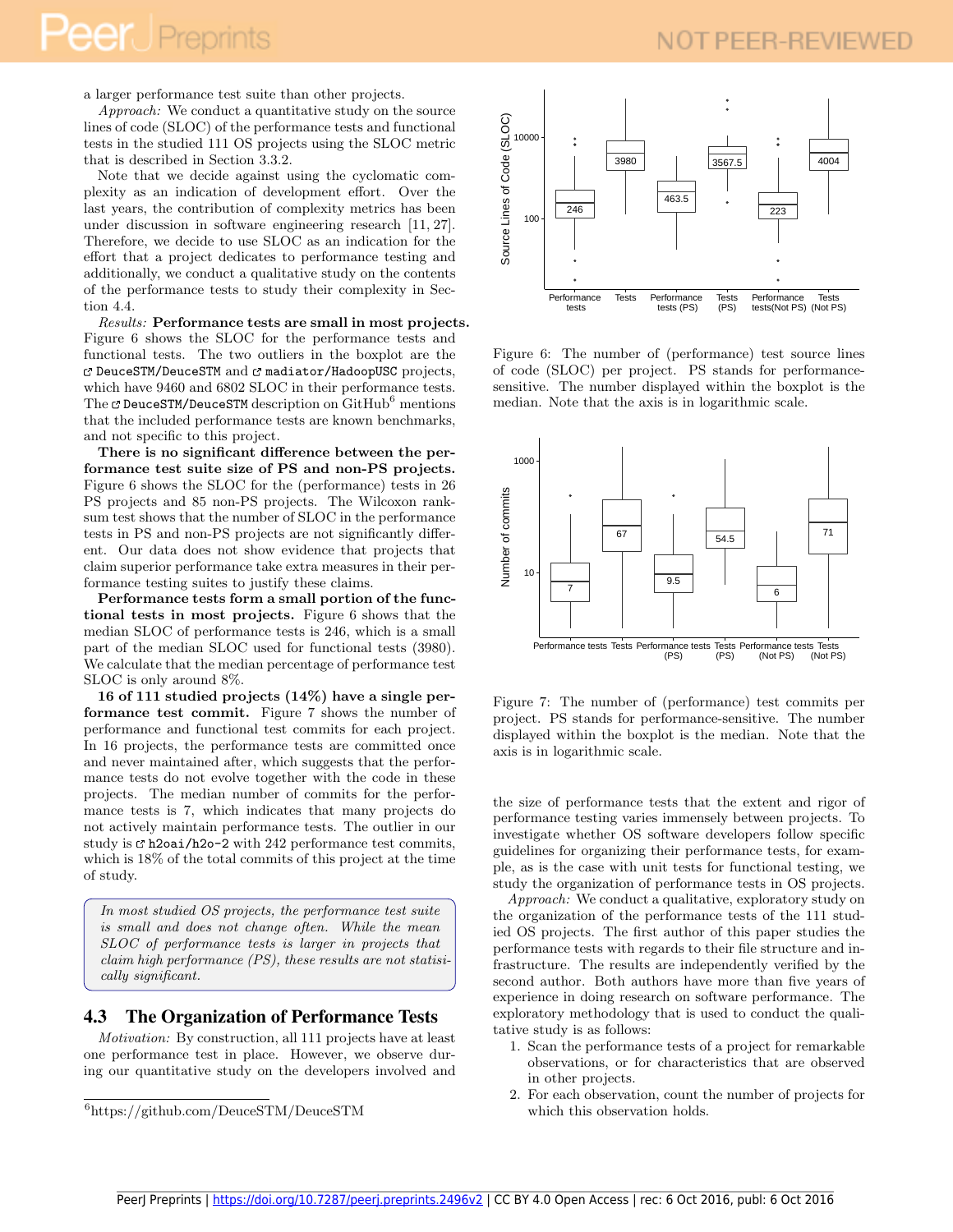3. Continue with the next project until all projects are studied.

Results: The Java open source community has not yet converged against a common understanding of how to conduct performance tests. While there are projects that appear to have a well-defined strategy for conducting performance tests, most projects in our study lack an evident performance testing vision, instead selecting what to write performance tests for and how to write those tests on a case-by-base basis. An example is [crosswire/js](https://github.com/crosswire/jsword.git)[word](https://github.com/crosswire/jsword.git), which has a single performance test for an isolated implementation issue mixed with the project's functional test suite, and two more end-to-end benchmarks that are implemented as stand-alone Java programs.

Generally, the vast majority of projects in our study are not treating performance testing as a matter of similar importance to functional testing, which is confirmed by the results of our quantitative study in Section [4.1](#page-4-5) and [4.2.](#page-5-4) While we observe that 103 projects in our study include unit testing, usually following rather standardized best practices, the performance testing approach of the same projects often appears less extensive and less standardized.

58 of 111 (52%) studied projects scatter performance tests throughout their functional test suite. Another problem that projects seem to struggle with is how to organize and classify performance tests. 58 of the studied 111 (52%) projects, e.g.,  $\sigma$  [alibaba/simpleel](https://github.com/alibaba/simpleel.git), mix performance tests freely with their functional test suite (i.e., performance tests are in the same package, or even the same test file, as functional tests). 48 of 111 (43%) projects have separate test packages or categories that are related to performance, load, or stress testing. Finally, in 6 projects, performance tests are implemented as usage examples, and are delivered along with other example applications. This is the case for instance in the  $\sigma$  [apache/commons-math](commons-math https://github.com/apache/commons-math.git) project.

10 of 111 (9%) studied projects use code comments to communicate how a performance test should be executed. We also observe that some developers struggle with how to communicate to other project stakeholders how to run performance tests, what good or healthy results for specific tests are, and what environment these tests have been run in previously. 10 projects, including the  $\sigma$  [nbron](https://github.com/nbronson/snaptree.git)[son/snaptree](https://github.com/nbronson/snaptree.git) project, use code comments to communicate run configurations, as illustrated in Listing [1.](#page-7-1)

```
/*
* This is not a regression test, but a micro-benchmark.
 *
 * I have run this as follows:
 *
* repeat 5 for f in -client -server;
 * do mergeBench dolphin . jr -dsa\
    -da f RangeCheckMicroBenchmark.java;
 * done
 */
public class RangeCheckMicroBenchmark {
  ...
}
```
Listing 1: [nbronson/snaptree/../RangeCheckMicroBenchmark.java](https://github.com/nbronson/snaptree/blob/178f6be838d8e624d1f8cf4413af12c4018d0935/src/test/java/jsr166tests/jtreg/util/ArrayList/RangeCheckMicroBenchmark.java)

In 4 projects, we even observe that they use code comments to communicate previous benchmarking results. For instance, performance tests in  $C$  [maxcom/lorsource](https://github.com/maxcom/lorsource.git) list a selection of previous run results in the footer of the source code files, as shown in Listing [2.](#page-7-2)

```
public class ImageUtilBenchTest {
  ...
}
/**
*  #1Running ru.org.linux.util.image.ImageInfoBenchTest
 Tests run: 1, Failures: 0, Errors: 0, Skipped: 0,
   Time elapsed: 0.228 sec
 Running ru.org.linux.util.image.ImageUtilBenchTest
 Tests run: 1, Failures: 0, Errors: 0, Skipped: 0,
  Time elapsed: 0.637 sec
 * #2
 Running ru.org.linux.util.image.ImageInfoBenchTest
 Tests run: 2, Failures: 0, Errors: 0, Skipped: 0,
   Time elapsed: 0.374 sec
 Running ru.org.linux.util.image.ImageUtilBenchTest
 Tests run: 2, Failures: 0, Errors: 0, Skipped: 0,
  Time elapsed: 1.152 sec
 * #3
 */
```
Listing 2: [maxcom/lorsource/../ImageUtilBenchTest.java](https://github.com/maxcom/lorsource/blob/b1c2d021c12defe20313c0cb713bfbda866837e4/src/test/java/ru/org/linux/util/image/ImageUtilBenchTest.java)

5 of the 111 (5%) studied projects include empty stubs for performance testing. These projects, including the G [graphaware/neo4j-reco](https://github.com/graphaware/neo4j-reco.git) project, apparently planned to write performance tests, but never actually finished implementing them, leaving stubs in the project source code, as in Listing [3.](#page-7-3)

```
package com.graphaware.reco.perf;
```

```
public class EnginePerfTest {
}
```
Listing 3: [graphaware/neo4j-reco/../EnginePerfTest.java](https://github.com/graphaware/neo4j-reco/blob/1a5fdd4feef1f1c23e3e027530ea79b6258c76de/src/test/java/com/graphaware/reco/perf/EnginePerfTest.java)

There appears to be no common understanding of how to conduct performance tests in Java OS software. Developers have no standardized way of organizing, executing, and reporting on the results of performance tests.

### <span id="page-7-0"></span>4.4 Types of Performance Tests

Motivation: The types of performance tests in a project represent different mind sets and goals that developers have when writing performance tests. Hence, by studying the types of performance tests that a project uses, we get an insight into the developer's mind regarding performance testing.

Approach: We conduct a qualitative study on the types of performance tests used in each of the studied project following the same approach as described in Section [4.3.](#page-6-3) We extract five types of performance tests, which are discussed below. Note that none of the types represent "optimal performance testing" per se. Instead, all types exhibit their own advantages and disadvantages, upon which we comment in our discussion.

*Results:* Type  $1$  – Performance Smoke Tests. We use the term performance smoke tests for tests that are written with a high level of abstraction, and typically measure the end-to-end execution time of the most important end-user features for a limited number of example workloads. This type of test was the most common performance testing approach that we observed in our study, and was used by 55 of 111 (50%) projects. These projects typically implement a rather limited number of performance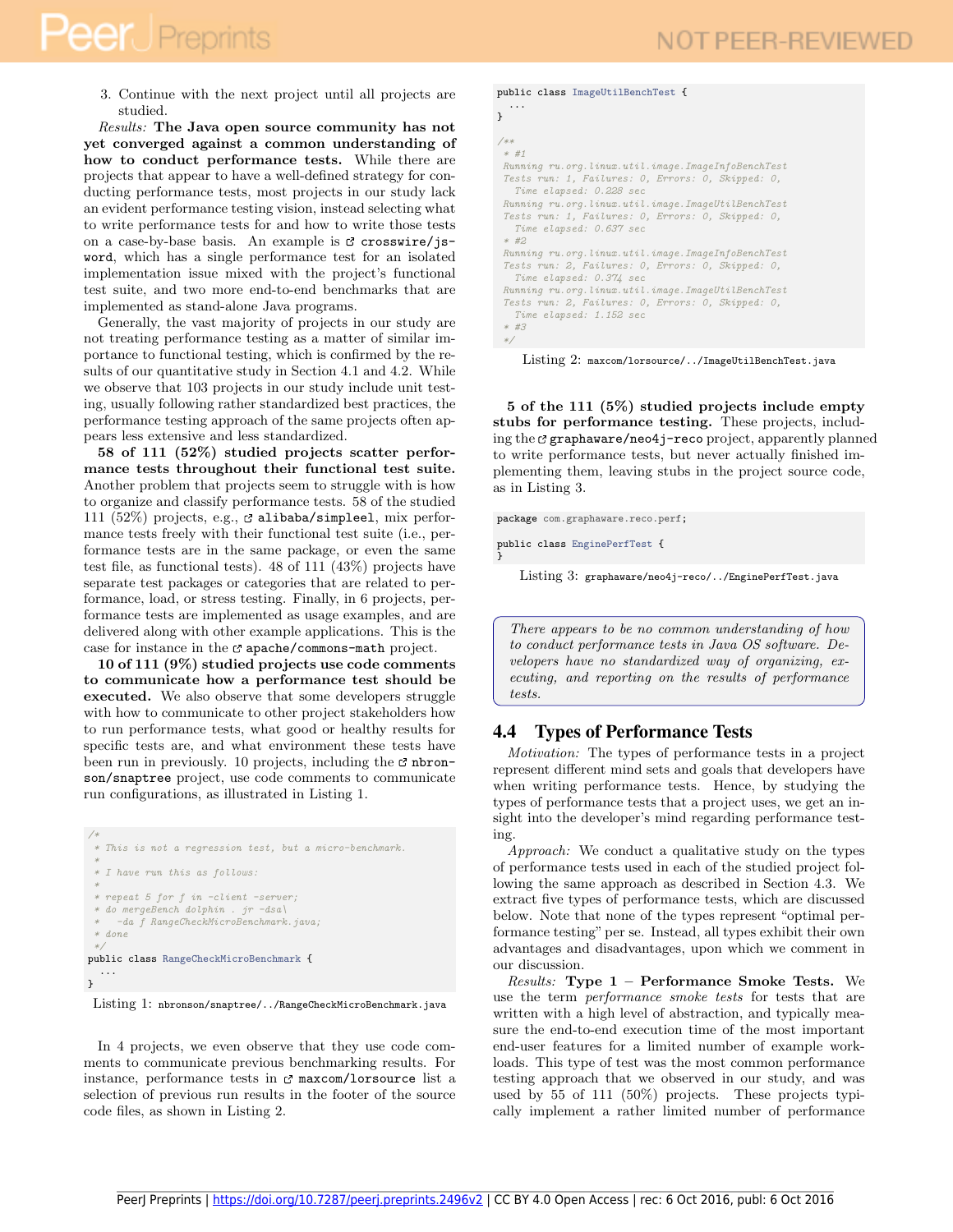smoke tests, most commonly one or two. For example, [lbehnke/hierarchical-clustering-java](https://github.com/lbehnke/hierarchical-clustering-java.git) implements a single performance test case with a randomized clustering workload, as in Listing [4.](#page-8-0)

```
public class ClusterPerfTest {
  ...
private Long timeN(int n) {
    Long t0 = System.currentTimeMillis();
    Cluster cluster = randomCluster(n);
    return System.currentTimeMillis() - t0;
  }
  @Test
  public void testn() throws Exception {
    for (int n = 2; n < 513; n = n * 2) {
      Long t = timeN(n);
      \texttt{System.out.println(" " + n + " \t", t " + t)};}
  }
     ...
}
```
Listing 4: [lbehnke/hierarchical-clustering-java/../ClusterPerfTest.java](https://github.com/lbehnke/hierarchical-clustering-java/blob/master/src/test/java/com/apporiented/algorithm/clustering/ClusterPerfTest.java)

A similar example is  $C$  [kennycason/kumo](https://github.com/kennycason/kumo.git), a library to produce word clouds, which implements just two performance tests, one per major rendering strategy implemented in the library. These smoke tests allow developers to quickly identify large, end-user visible performance regressions. Another advantage of performance smoke tests is that they require little maintenance, as the end-user facing interfaces that these tests are written against change rarely. This is consistent with our quantitative results discussed in Section [4.2,](#page-5-4) where we have shown that many projects rarely or never change their performance tests. However, performance smoke tests provide little support for detailed debugging and metering of an application. Further, given that these high-level tests can be expected to exhibit substantial natural variability [\[16\]](#page-12-21), small regressions cannot be detected with statistical confidence.

**Type 2 – Microbenchmarks.** 36 of 111  $(32\%)$  studied projects use performance testing that is more in line with unit testing, and strive to measure performance on a detailed level for smaller units of program code, i.e., using microbenchmarks. The microbenchmarking approach naturally requires more extensive performance test suites. An example of the microbenchmarking approach is the  $C$ <sup>Tri-</sup> [dentSDK/Trident](https://github.com/TridentSDK/Trident) project, as shown in Listing [5.](#page-8-1)

In this project, performance testing is implemented in around 2500 SLOC using JMH and encompasses 49 separate performance tests, which are each configured with more than 10 different workloads. Unlike performance smoke tests, microbenchmarks allow developers to identify less severe performance regressions, before they have a noticeable impact on end-users. However, because microbenchmark suites are often larger than performance smoke tests, they require more time to develop and maintain, and typically take longer to execute.

Type  $3$  – One-Shot Performance Tests. 17 (15%) studied projects use what we dub one-shot performance tests. These tests usually benchmark very detailed performance issues, and appear to have been written primarily to support development-time decision making or to debug a specific issue. Such tests often compare different implementation alternatives or multiple external libraries with similar functionality, and appear to not be intended to be part of the

```
@State(Scope.Benchmark)
public class LatchTest {
  private static final HeldValueLatch<HeldValueLatch<?>>
LATCH
          = HeldValueLatch.create();
   @Param({ "1", "2", "4", "8", "16", "32", "64",
"128", "256", "512", "1024" })
  private int cpuTokens;
     ...
  @Benchmark
  public void down() {
    Blackhole.consumeCPU(cpuTokens);
    LATCH.countDown(LATCH);
  }
  @Benchmark
  public void wait(Blackhole blackhole) {
    Blackhole.consumeCPU(cpuTokens);
    try {
      blackhole.consume(LATCH.await());
    } catch (InterruptedException e) {
      e.printStackTrace();
    }
 }
}
```
Listing 5: [TridentSDK/Trident/../LatchTest.java](https://github.com/TridentSDK/Trident/blob/18973d4841889816840f9cec9cd710abef40e81c/src/test/java/net/tridentsdk/server/bench/LatchTest.java)

regression test suite of the project. Consequently, such tests are often either implemented as stand-alone tests with their own main-method, or, if they are implemented as unit tests, set to  $@Ignore.$  An example snippet from the  $@$  [jenkin](https://github.com/jenkinsci/remoting.git)[sci/remoting](https://github.com/jenkinsci/remoting.git) project that compares different regular expression pattern matching strategies is shown in Listing [6.](#page-8-2)

```
@Ignore("This is not a test just a benchmark"+
   and is here for ease of running")
public class RegExpBenchmark {
  final Pattern p1 =
    Pattern.compile("^org\\.codehaus\\.groovy\\.runtime\\..*");
  final Pattern p2 =
    Pattern.compile(
         \thapache\\.commons\\.collections\\.functors\\..*");
  final Pattern p3 =
    Pattern.compile("^.*org\\.apache\\.xalan\\..*");
    ...
}
```
Listing 6: [jenkinsci/remoting/../RegExpBenchmark.java](https://github.com/jenkinsci/remoting/blob/7cb41387b0210ec96dd48f7cbb75b8238626dcb9/src/test/java/hudson/remoting/RegExpBenchmark.java)

Many examples of one-shot performance tests in our study appear to be source code artifacts of previous debugging sessions or discussions, rather than tests that provide continuing value to the project.

Type 4 – Performance Assertions. A fourth variation of performance test that is used by 6 (5%) projects in our study is the performance assertion. These tests are the result of developers striving to align performance testing with their functional test suite. Consequently, such tests are exclusively written in conjunction with unit testing frameworks such as JUnit, and often mixed with functional tests. An example of this approach comes from  $C$  [anthonyu/Kept-](https://github.com/anthonyu/KeptCollections.git)[Collections](https://github.com/anthonyu/KeptCollections.git) in Listing [7.](#page-9-0) This example compares the performance of two bytecode deserializers, and asserts that one implementation is at least 4 times as fast as the alternative. The same test file also contains similar tests for converters of other data types, with assertions that are different but seem similarly arbitrary

Presumably, the appeal of such performance assertions is that they integrate naturally with the unit testing frame-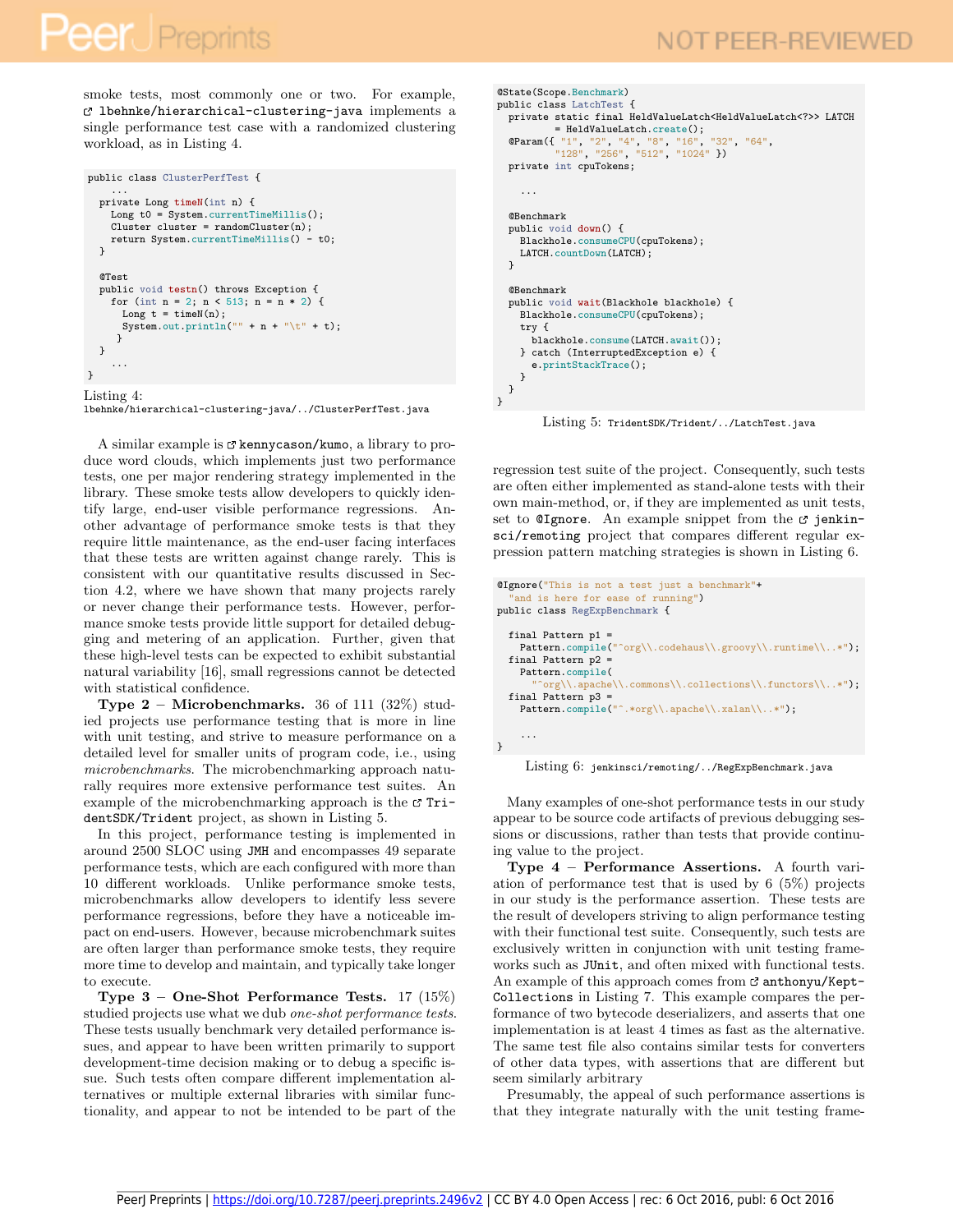<span id="page-9-0"></span>@Test

```
public void testSerDeserIntPerf() throws Exception {
  long startNanos = System.nanoTime();
  for (int i = 0; i < 10000; i++)
    Assert.assertEquals(i, Transformer.bytesToObject(
      Transformer.objectToBytes(i, int.class), int.class));
  final long elapsed1 = System.nanoTime() - startNanos;
  Transformer.STRINGIFIABLE_PRIMITIVES.remove(int.class);
  startNanos = System.nanoTime();
  for (int i = 0; i < 10000; i++)
    Assert.assertEquals(i, Transformer.bytesToObject(
      Transformer.objectToBytes(i, int.class), int.class));
  final long elapsed2 = System.nanoTime() - startNanos;
  Assert.assertTrue(elapsed2 > elapsed1);
  Assert.assertTrue(elapsed2 > 4 * elapsed1);
}
```


works that most OS projects already use (and with which developers are comfortable). Unfortunately, performance assertions are also relatively inflexible, require constant maintenance to ensure assertions remain useful, and are in danger of producing volatile failures due to external factors. Further, parameterizing performance assertions (e.g., deciding that the "right" speedup factor in the above example is 4) is fickle, as defining assertions conservatively means that smaller regressions can easily slip through, while aggressive assertions lead to many arbitrary test failures.

Type 5 – Implicit Performance Tests. 5 (5%) projects in our study choose to not have dedicated performance testing at all, but instead provide execution-time metrics as part of primarily functional tests. Such metrics are often as simple as writing performance data to System.out within a subset or all unit tests. This low-friction approach to performance testing has the advantage of exceedingly low additional development effort. However, systematically using the resulting data to track the performance of a project over multiple builds or versions is difficult. Further, functional tests are not necessarily optimized for performance measurement (e.g., they often do not use representative workloads, but rather workloads that implement the edge cases that are most important for functional testing). Hence, the expressiveness of such implicit performance tests is arguably low as compared to well-written dedicated performance tests.

Most studied OS projects use one or two performance smoke tests, to test the performance of the main functionality of the project, or a suite of microbenchmarks, to test the performance of smaller parts of the project.

### 4.5 Tooling and Frameworks

Motivation: There exist several widely-spread tools and frameworks, such as JUnit, for functional testing. In this section, we investigate whether there are performance testing tools that are similarly dominating in OS projects.

Approach: We conduct a qualitative study using the approach described in Section [4.3.](#page-6-3) We extract three general approaches that Java-based OS software uses for performance testing.

*Results:* Approach  $1$  – Performance Unit Testing. 57 (51%) projects in our study use their unit testing framework, typically JUnit, to write and run performance tests. These tests are unusual in that they typically do not actually "assert" anything (except in the case of performance assertions, as discussed above). Instead, such performancerelated unit tests often just run an example workload and print metrics, either to System.out or to a file. An example from  $C$  [fasseg/exp4j](https://github.com/fasseg/exp4j.git), a simple Math calculator, is shown in Listing [8.](#page-9-1)

```
public class PerformanceTest {
  private static final long BENCH_TIME = 2l;
  private static final String EXPRESSION =
     "log(x) - y * (sqrt(x^ncos(y)))";
  @Test
  public void testBenches() throws Exception {
    StringBuffer sb = new StringBuffer();
       ...
    int math = benchJavaMath();
    double mathRate = (double) math / (double) BENCH_TIME;
    fmt.format(
       \frac{1}{2} %-22s | %25.2f | %22.2f %% | %n",
      "Java Math", mathRate, 100f
    );
    System.out.print(sb.toString());
       ...
    }
}
```
Listing 8: [fasseg/exp4j/../PerformanceTest.java](https://github.com/fasseg/exp4j/blob/ee8d8138dc1649543e6ea2af7005b3de1d205dda/src/test/java/net/objecthunter/exp4j/PerformanceTest.java)

The main advantage of using a unit testing framework to run performance tests is that this approach requires little to no changes to the project build configuration, including configuration of the CI server. Furthermore, developers do not need to learn additional tools such as JMH.

However, unlike dedicated frameworks, unit testing frameworks are not optimized for performance testing. Hence, the intricacies of benchmarking modern virtual machine code [\[6\]](#page-12-22) (e.g., just-in-time compilation and garbage collection) can easily influence performance testing results. Another problem is that performance tests often take substantial time to execute. As a result, performance tests slow down the build considerably if these tests are part of the regular unit test suite of the project. Solutions to this issue include putting performance unit tests into a different test category that is excluded from standard builds, or setting performance tests to @Ignore by default and only running them on-demand.

Given the apparent popularity of performance unit testing in practice, it is unsurprising that some performance testing frameworks actually extend JUnit to ease integration. One example of such a tool is the JUnitBenchmarks framework<sup>[7](#page-9-2)</sup>. However, the authors have by now discontinued the project and suggest using JMH instead.

Approach 2 – Stand-alone Performance Testing. In 55 (50%) projects in our study, performance tests are written as stand-alone Java programs. These projects eschew using any support framework for writing and executing tests. Instead, benchmark workloads, performance tests, and data reporting are implemented from scratch and customized for the project. These customizations can take the form of a large number of programs intended to be run independently (i.e., each with their own main method), simple bash scripts that launch a benchmark run, or sophisticated testing frameworks that appear to have required non-trivial development effort. An example is c [rabbitmq/rabbitmq](https://github.com/rabbitmq/rabbitmq-java-client.git)[java-client](https://github.com/rabbitmq/rabbitmq-java-client.git), which built a dedicated command-line tool for launching performance tests, implementing various scenar-

<span id="page-9-2"></span><sup>7</sup><https://labs.carrotsearch.com/junit-benchmarks.html>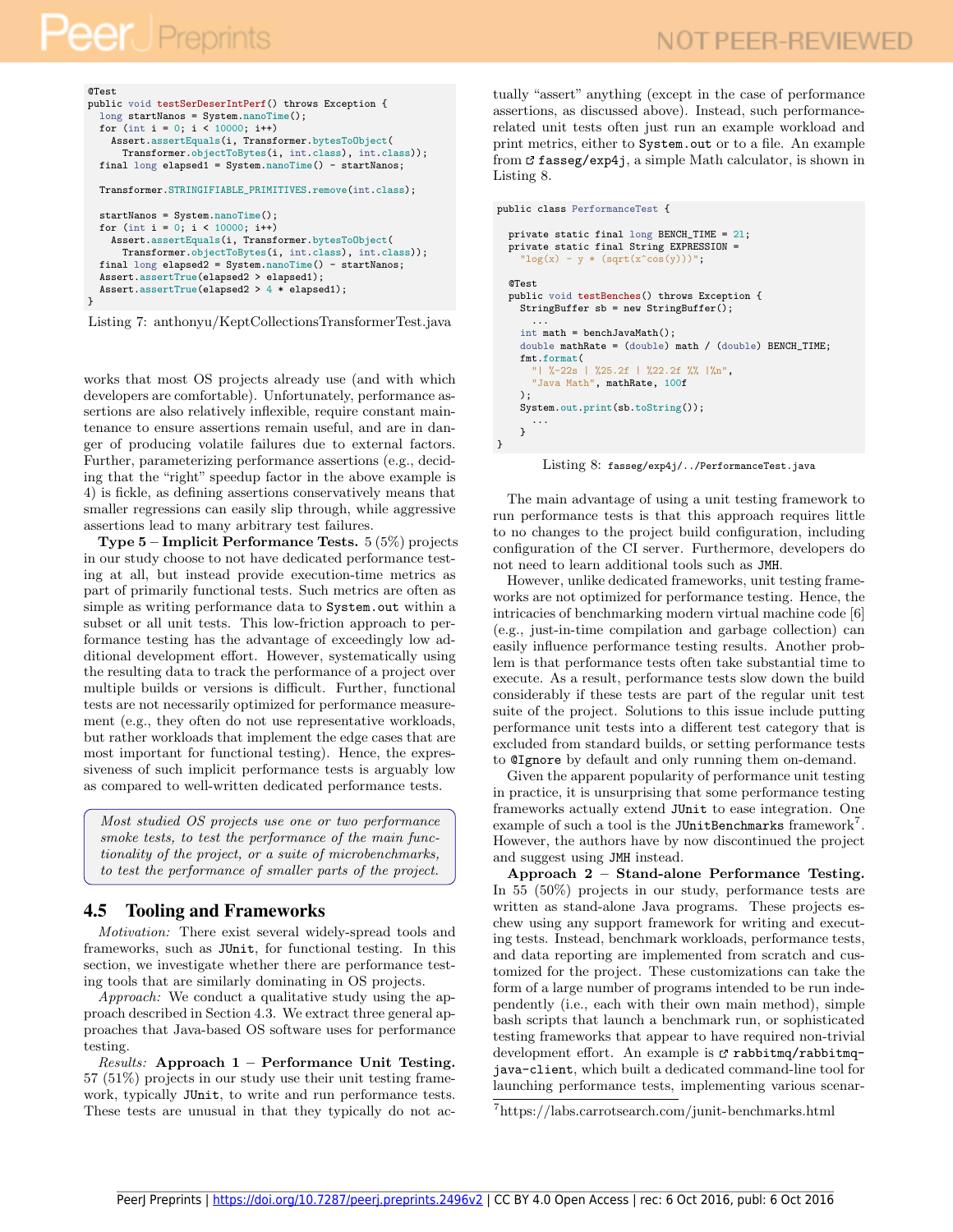ios and workloads, and supporting more than 25 command line options.

Writing performance tests as stand-alone Java programs offers the advantage of great flexibility, and naturally avoids "polluting" the project's unit tests. However, stand-alone performance tests need specific tooling or more complex setup should they be integrated into the project build, e.g., on the CI server. Furthermore, building and maintaining a sophisticated custom performance testing framework on a per-project basis arguably leads to considerable additional development effort.

It should be noted that many developers building such stand-alone performance tests seem to be at least vaguely aware of the problems of naïvely benchmarking Java code. Attempted workarounds that these developers employ include excessively invoking System.gc(), or finding workloads using trial-and-error that avoid just-in-time compilation for their specific system and used JVM. Furthermore, some developers use code comments or strings of test data to indicate doubt about the expressiveness of their performance tests. The example in Listing [9](#page-10-1) shows this from the dustin/java-memcached-client project.

<span id="page-10-1"></span>String object =

- "This is a test of an object blah blah es, "
- + "serialization does not seem to slow things down so much.
- + "The gzip compression is horrible horrible performance,
- + "so we only use it for very large objects.
- + "I have not done any heavy benchmarking recently";

#### Listing 9:

[dustin/java-memcached-client/../MemcachedThreadBench.java](https://github.com/dustin/java-memcached-client/blob/953c322ad254bf6f544bac6738114176040a9c6f/src/test/manual/net/spy/memcached/test/MemcachedThreadBench.java)

Approach 3 – Dedicated Performance Testing Frameworks. Finally, only 18 (16%) projects in the study use dedicated performance testing frameworks. More detailedly, JMH is used by 10 projects, and Google Caliper by 4. An additional 4 projects are using lesser-known or more specialized frameworks, such as JUnitBenchmarks, Contiperf, or Faban. However, not all of these projects use dedicated performance testing frameworks for all their performance tests. Some projects, for instance  $\mathbb C$  [apache/commons-csv](https://github.com/apache/commons-csv.git), have some newer performance tests written in JMH in addition to their JUnit-based legacy tests.

An interesting question is why, even among projects that are per se interested in performance testing, so few elect to use a dedicated performance testing framework (even going through the pain of manually building a custom performance testing framework from scratch instead, as discussed above). One potential explanation is that performance testing frameworks may not be widely-known among developers. Another explanation is that dedicated frameworks may be perceived as too difficult to set up or to write tests with, or that the benefits of a dedicated framework do no outweigh the disadvantages of writing tests in JUnit. Finally, a possible explanation is that dedicated frameworks do not integrate easily with standard build systems, such as Jenkins. More research is needed to address the question of why OS software developers do not use a dedicated performance testing framework.

Most studied OS projects use either JUnit or simple standalone programs for performance testing in lieu of a dedicated performance testing framework.

### <span id="page-10-0"></span>5. IMPLICATIONS

In this section, we give an overview of the lessons that we learned from our study, and we provide an interpretation of what our results imply for practitioners, OS developers, and academics who are working on topics that are related to performance testing.

There is a lack of a "killer app" for performance testing. First and foremost, a recurring observation in our study is that performance testing in Java-based OS software is neither as extensive nor as standardized as it is the case for functional testing. While the lack of standardization was already observed by Weyuker et al. in 2000 [\[25\]](#page-12-11), our study results indicate that even at the time of writing there is still a long way to go before performance engineering truly becomes an integral part of the software development lifecycle for OS software. We speculate that one reason for this evident lack of standardization is that there currently is no "killer app" to conduct performance tests with in an easy, yet powerful, way, similar to how JUnit has standardised unit testing for Java.

Writing performance tests is not a popular task in OS projects. In 48% of the studied projects, performance tests are written by a single developer, who usually is a core developer of the project. In addition, performance tests are often written once and rarely or never updated after. These observations suggest that performance testing is a daunting and unpopular task in open source projects that does not attract many external contributors. Potential reasons for the small number of external contributors may include a perceived difficulty of writing performance tests or a lack of awareness in OS projects that performance tests are a potential contribution to the project. However, our data does not allow us to provide an answer to this question, requiring further research.

OS developers want support for quick-and-dirty performance testing. In performance testing research, emphasis is typically put on providing the most accurate and statistically rigorous performance results possible (e.g., controlling for as many confounding factors as possible). Contrarily, in our study we observe that developers are often willing to write "quick-and-dirty" performance tests, trading off accuracy of measurement for lower implementation effort. For instance, many projects are either not aware of or knowingly ignore the influence of the Java virtual machine on their performance tests, or report only arithmetic mean values, ignoring standard deviations or outliers. The apparent mismatch between what OS developers want and what performance testing research is delivering may be an explanation for the low adoption of existing performance testing tools. We feel that there is unexplored potential for future research on performance testing approaches that particularly focus on being low-friction for developers, for instance, through easy-to-use and non-parameterized methods, reusing existing code (e.g., existing unit tests) for performance testing, or through automated performance test generation.

Performance testing is multi-faceted. One potential reason why no universal performance testing framework has emerged yet is that performance testing is inherently multifaceted. We identify five different types of performance tests, which are usually conducted with vastly different goals in mind, consequently leading to different implementation and tool selection choices. However, note that this is not dif-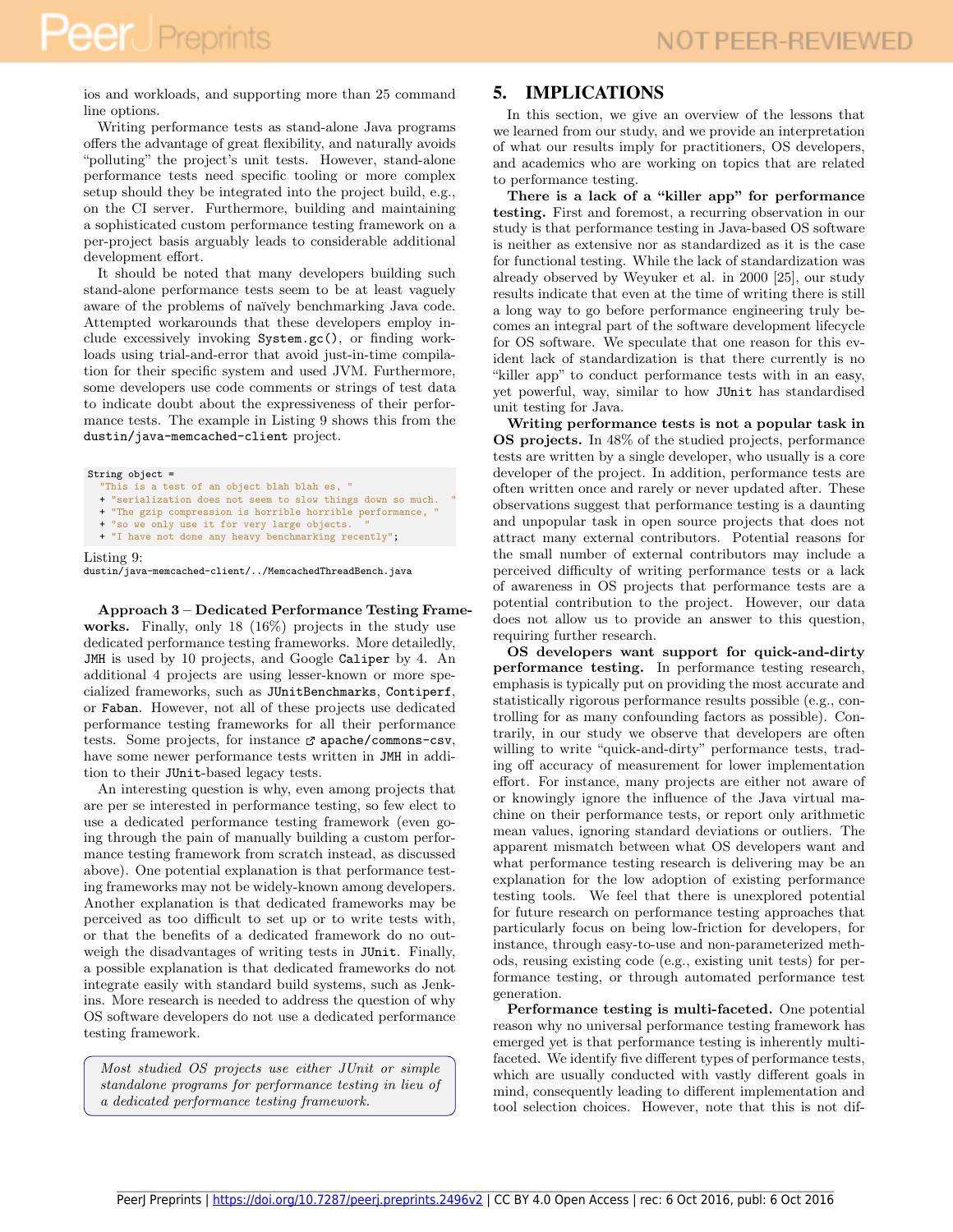ferent to functional testing, where the difference between unit testing, integration testing, or user acceptance testing is well-understood in research and practice. We hope that our study will serve as a first step towards a similar understanding of performance testing, ultimately leading to more targeted tool support.

Integration into standard CI frameworks is key. 51% of the projects in our study are piggy-backing on their unit testing frameworks to also conduct performance testing, despite not actually using any assertions. The usage of unit testing frameworks for performance testing indicates that a straight-forward integration into standard build and CI tooling, as provided by unit testing frameworks, is a key realworld feature which current industrial performance testing tools as well as research approaches do not sufficiently value. Recent work by Horký et al. [\[12\]](#page-12-23) on declarative performance testing that integrates well with unit testing is a promising direction for addressing this integration challenge.

### <span id="page-11-1"></span>6. THREATS TO VALIDITY

In this section, we discuss the most relevant threats to the validity of our study.

External Validity. One of the external threats to our results is generalization. While the goal of our exploratory study is not to be exhaustive, we aimed at studying a wide range of representative Java-based OS projects that conduct performance testing. However, it is possible that our results do not extend to projects that are written in different languages or industrial projects. In order to address this threat, additional research on industrial projects and projects that are written in different languages is necessary.

Our project selection may be biased by assuming that the test code of a project is stored inside the src/test directory, following the conventions introduced by Apache Maven. While this assumption seems reasonable for Java-based OS projects, more research is needed for identifying an exhaustive list of projects that have performance tests.

Construct Validity. There are several threats to the construct validity of our study. First, we assume that the performance tests of a project are stored as part of the GitHub repository. We are aware that some OS projects have externalized their benchmarking and performance testing code to external projects. These projects are not considered by our research design.

Further, we use a manual identification process to identify the performance tests in a project, which may in some cases have led us to miss performance tests, especially if those are stored in a non-standard location. To mitigate this threat, the process was conducted by the two authors of the paper, who both have more than five years of experience in performance testing research.

In addition, in several projects, developers appear to be using multiple GitHub profiles. As it is difficult to decide whether these profiles are actually owned by the same developer, we treat them as owned by different developers. As a result, our observations may be slightly overestimating the number of developers that are engaged in performance testing.

Finally, we count only the SLOC in Java files. If a project uses a different language for its performance tests, the code is not included in our study. We observed that only one of the projects uses Scala for its performance tests.

### <span id="page-11-2"></span>7. CONCLUSION

In this paper, we have presented an exploratory study of performance testing in OS Java projects. We have extracted a data set of 111 projects from GitHub which conduct performance testing. We used a combination of quantitative and qualitative research methods to investigate the performance tests used by these projects. We find that that the current state of performance testing in Java-based OS projects is not overly reassuring. Most projects contain few performance tests, which are also hardly maintained. Projects do not appear to receive many source code contributions related to performance testing. Instead, performance tests are often written as a one-time activity by a core developer. Further, we note that projects approach performance testing from different angles – while most projects focus particularly on high-level performance smoke tests, others conduct more extensive microbenchmarking or even define a small number of performance assertations using JUnit. While performance testing frameworks exist, they are not used by most projects. Instead, projects often either build more or less sophisticated standalone test suites from ground up, or repurpose their unit testing framework for performance testing.

Our study results imply that developers are currently missing a "killer app" for performance testing, which would likely standarize how performance tests are conducted similar to how JUnit has standardized unit testing. An ubiquitious performance testing tool will need to support performance tests on different levels of abstraction (smoke tests versus detailed microbenchmarking), provide strong integration into existing build and CI tools, and support both, extensive testing with rigorous methods as well as quick-and-dirty tests that pair reasonable expressiveness with being fast to write and maintain even by developers who are not experts in software performance engineering.

The main limitation of our work is that we have focused exclusively on OS projects written in the Java programming language. Hence, it is unclear to what extend our results generalize to other communities. This question should be answered in a follow-up study. Further, more research will be needed to investigate whether existing performance testing tools such as JMH are indeed missing important functionality as indicated above, or simply not well-known enough in the OS community.

## 8. ACKNOWLEDGEMENTS

The research leading to these results has received funding from the Swiss National Science Foundation (SNF) under project name "MINCA".

### 9. REFERENCES

- <span id="page-11-0"></span>[1] M. Aberdour. Achieving quality in open-source software. IEEE Software, 24(1):58–64, Jan 2007.
- <span id="page-11-3"></span>[2] J. P. S. Alcocer and A. Bergel. Tracking down performance variation against source code evolution. In Proceedings of the 11th Symposium on Dynamic Languages, DLS 2015, pages 129–139, New York, NY, USA, 2015. ACM.
- <span id="page-11-4"></span>[3] A. Avritzer, J. Kondek, D. Liu, and E. J. Weyuker. Software performance testing based on workload characterization. In Proceedings of the 3rd International Workshop on Software and Performance (WOSP), pages 17–24. ACM, 2002.